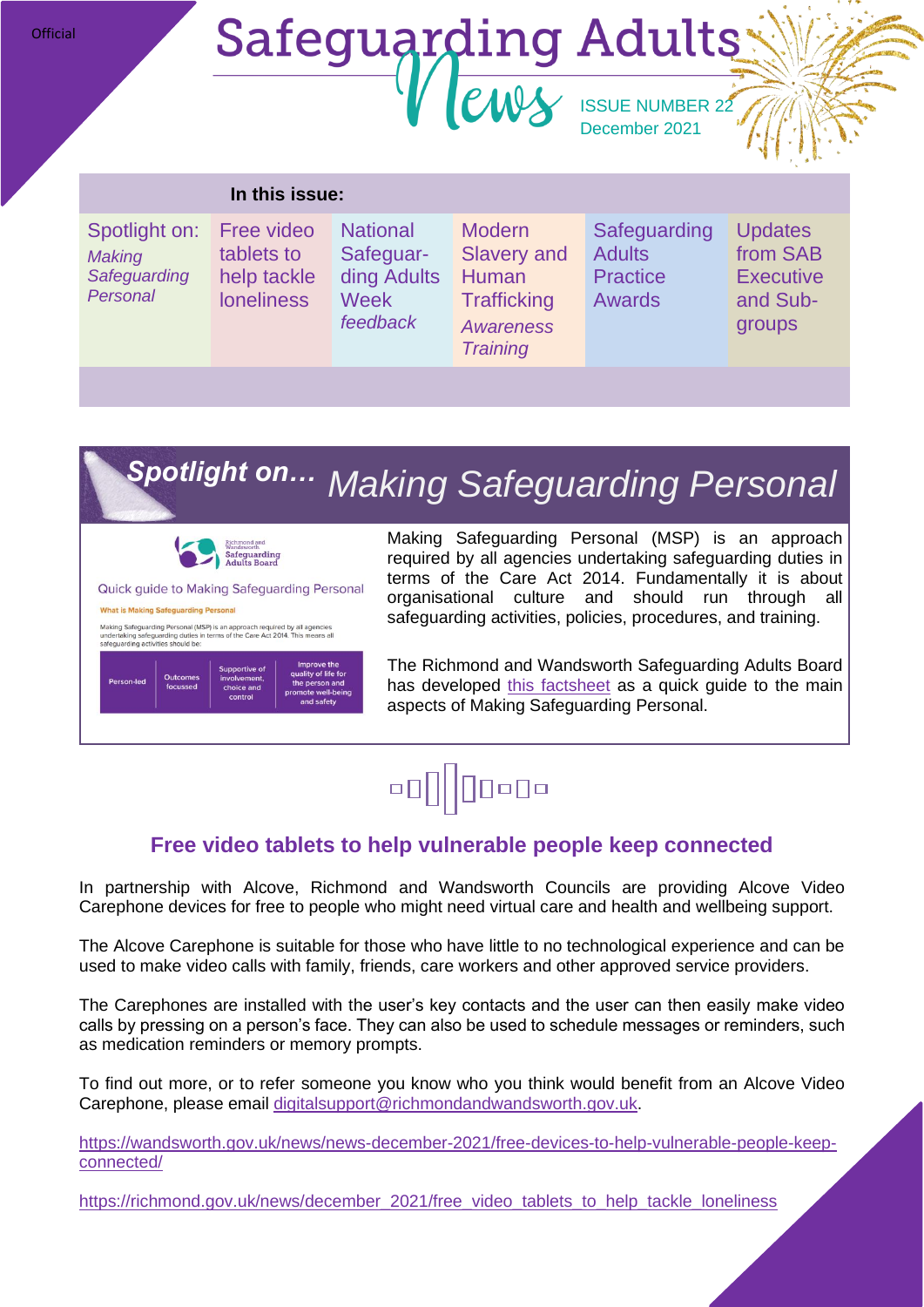ISSUE NUMBER 22 December 2021

# **National Safeguarding Adults Week (Nov 2021)**

*Feedback on events*

**National Safeguarding Adults Week 2021** 

Official

15 - 21 November 2021 #SafeguardingAdultsWeek

ann craft trust

This year's National Safeguarding Adults Week was held from 15-21 November 2021. The Richmond and Wandsworth Safeguarding Adults Board arranged for Tweets to go out to the public in both Boroughs each day of the week, to help promote awareness of Safeguarding.

We also held our annual Learning Event, which used a live case to highlight themes around partnership working, professional curiosity, the importance of multi-agency working and sharing of information. The event was shared with our colleagues in Merton and had more than 100 attendees, over 50% of which provided feedback to say they had found it really useful and learned new things.

Merton also held an event which Richmond and Wandsworth colleagues were invited to around 'What is a SAR?', which was also well attended.

Many other agencies also held events, either for their staff and open wider to other colleagues. The Council's Housing Team had a Safeguarding Training session with the Specialist Safeguarding Advisors, while CCG held events each day of the week.

London's Association of Directors of Adult Social Services (ADASS) also held their Annual Safeguarding Adults Conference on the second day of National Safeguarding Adults Week. Despite some technical difficulties, it was an interesting event, combining hearing from people with lived experience of Safeguarding with professional-lead workshops around embedding learning from SARs, working with complex cases and people who refuse services, transitional safeguarding, self-neglect and others. To see the presentations from the conference, please follow [this link.](https://londonadass.org.uk/news/safeguarding-adults-week-2021-15-20-november-lsab-schedule-of-events-including-annual-lsab-conference/)

Marino Latour, Designated Safeguarding Adults Lead in CCG said: "The Learning Event organised by partner agencies within Richmond and Wandsworth Safeguarding Adults Board (namely Central London Community Healthcare and Local Authority) used a live case study to show how partner agencies across South-West London worked well together to safeguard a very vulnerable person, so that they are empowered to live their life the way they wish to while being safe from harm and abuse. This event was attended by over 107 people all across SWL, whereby professionals talk and discuss about the essence of sharing information and understanding roles and responsibilities of agencies and health care professionals with a strong emphasis on working together with service users. Looking at multi agency work and what safeguarding means to all of us as health and social care professionals by encompassing the key principles of safeguarding, professional curiosity, including the service users at the forefront of the safeguarding process – it is about listening to the voice of the person, making safeguarding a more person-centred approach."



[SAB@richmondandwandsworth.gov.uk](mailto:SAB@richmondandwandsworth.gov.uk) <https://www.sabrichmondandwandsworth.org.uk/>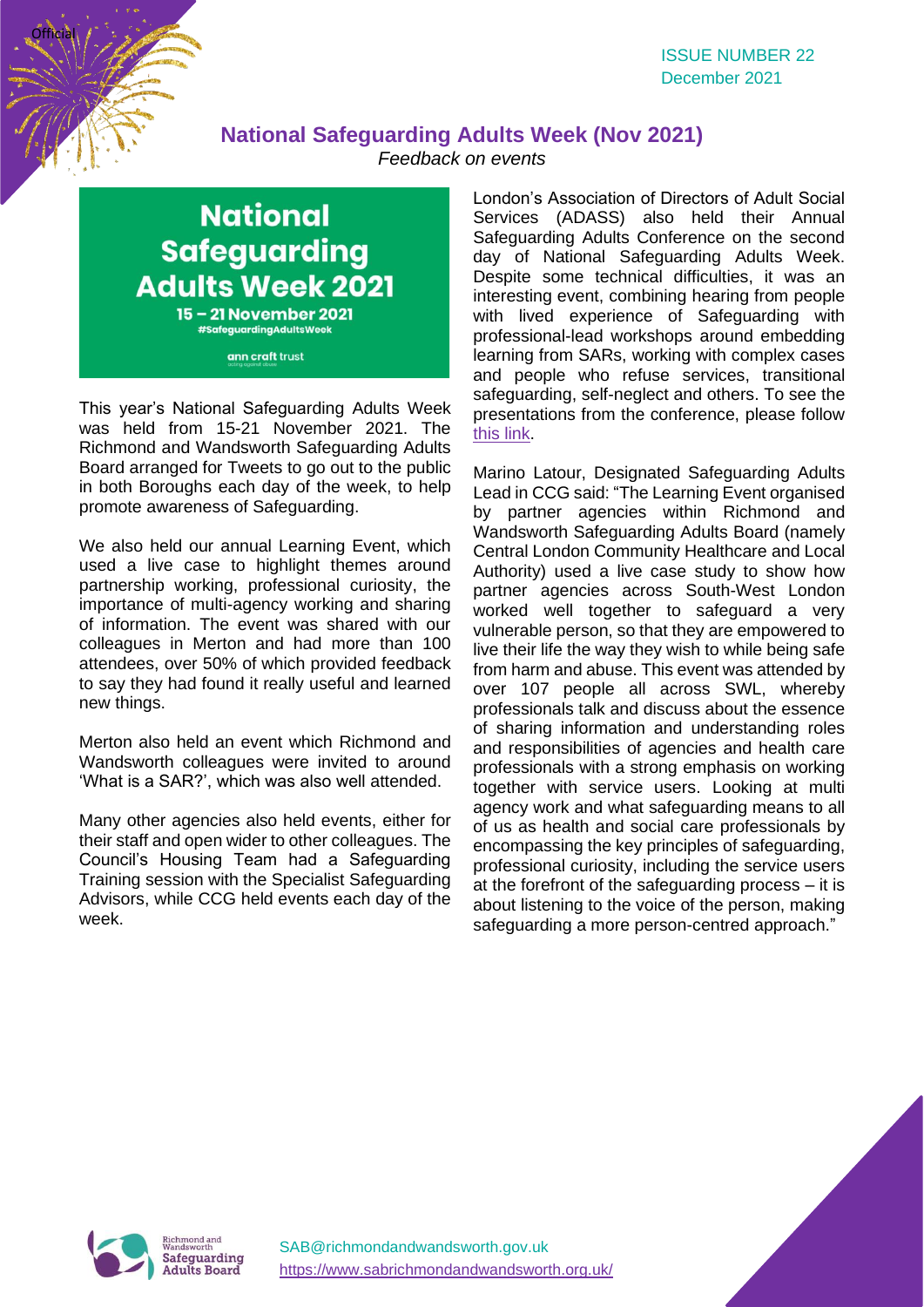## **Modern Slavery and Human Trafficking - Awareness Training**

This training is run by Kingston and Richmond Safeguarding Children Partnership and aims to raise awareness of Modern Slavery/Trafficking, which involves the exploitation of adults and children who are coerced, deceived, forced into, or expected to accept, a life of abuse, servitude or inhumane and degrading treatment.

#### **Learning Outcomes**

Official

This course will enable participants:

- To understand the different forms of Modern Slavery under the Modern Slavery Act 2015
- To understand the Government Strategy and legal framework for the Modern Slavery Act 2015
- To understand how victims become involved in slavery
- To identify locations and signs that indicates modern slavery
- To explore health risks and work with victims of modern slavery
- To understand the referral process and available resources.

| <b>Audience</b>    | <b>Multi-Agency</b>                                                                                                                                                                                |  |
|--------------------|----------------------------------------------------------------------------------------------------------------------------------------------------------------------------------------------------|--|
| <b>Dates</b>       | 26 <sup>th</sup> January 2022<br>14.00-16.00<br>17 <sup>th</sup> May 2022<br>10.00-12.00<br>$\bullet$<br>21 <sup>st</sup> September 2022 14.30-16.30<br>8th December 2022 14.00-16:00<br>$\bullet$ |  |
| To book a<br>place | https://training.kingstonandrichmondsafeguardingchildrenpartnership.org.uk/Co<br>urse/CourseDescriptive.aspx?id=10311                                                                              |  |



[Bridging the gap:](https://assets.publishing.service.gov.uk/government/uploads/system/uploads/attachment_data/file/990426/dhsc_transitional_safeguarding_report_bridging_the_gap_web.pdf) Transitional Safeguarding and the role of social work with adults [Government Factsheets](https://www.gov.uk/government/publications/liberty-protection-safeguards-factsheets) – useful resources on LPS Liberty Protection Safeguards and the NHS – [Rapid Read](https://www.governmentevents.co.uk/wp-content/uploads/2020/04/MCA_LPS_GG.pdf)

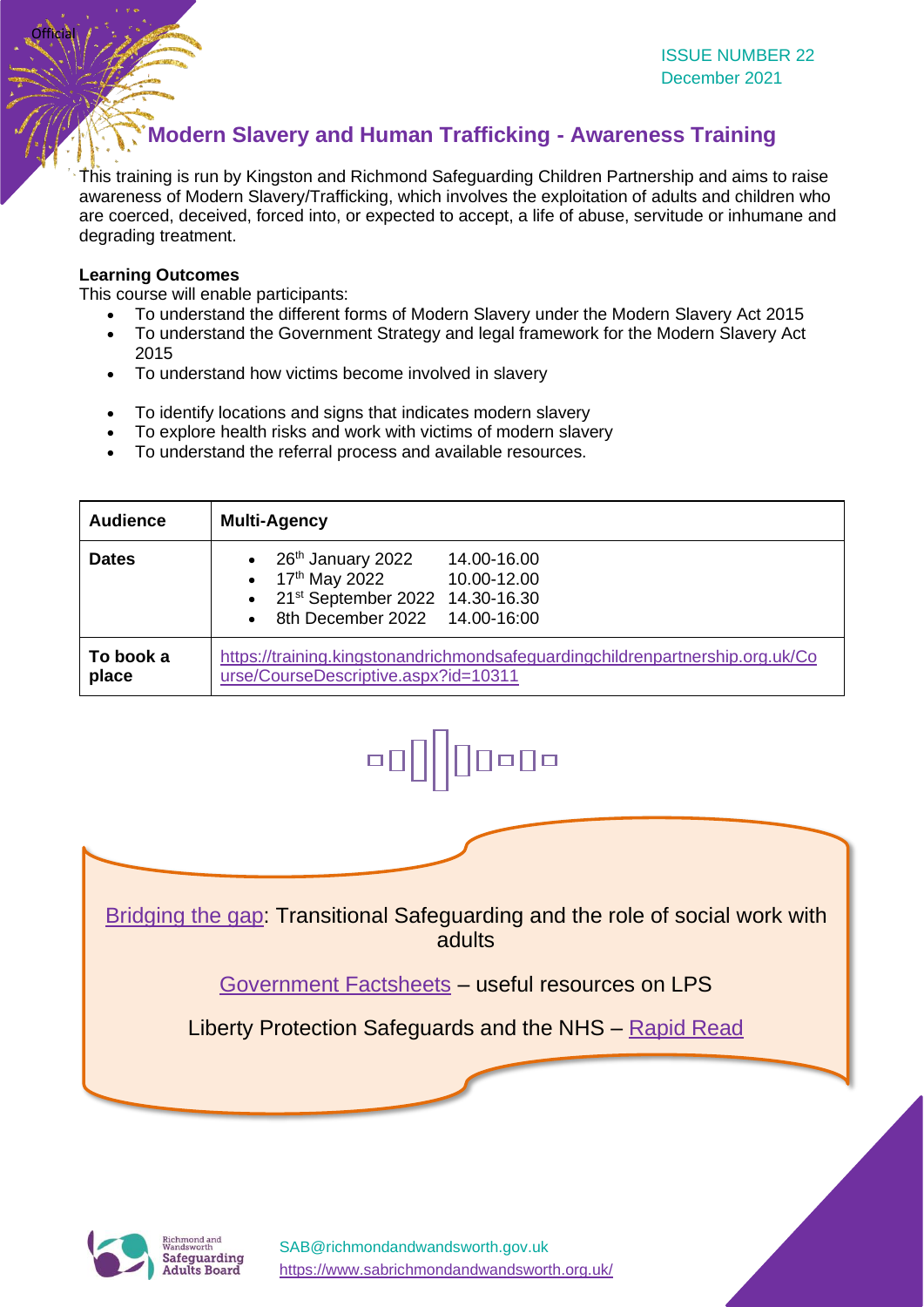ISSUE NUMBER 22 December 2021

### **Safeguarding Adults Practice Awards (RWSPA)**

We present here the latest nominations for the Richmond and Wandsworth Safeguarding Adults Practice Awards.



Official

The first set of nominations are for the team working around the case of Mrs A, which was presented as well during our Learning Event. The professionals demonstrated a strong ethos of partnership working, a strong protection and prevention element in relation to the care planning and the risk assessment and safeguarding plan which is under regular review. There is also evidence of accountability, referrals to MARAC, as well as seeking additional guidance through Legal Services and Professional Safeguarding Advisors.

| Annette Shepherd, Social Worker, MH Social<br>Care Team, R&W Councils                   | Shirley Majoroh, Assistant Team Manager, MH<br>Social Care Team, R&W Councils               |
|-----------------------------------------------------------------------------------------|---------------------------------------------------------------------------------------------|
| <b>Julie Jones, Safeguarding Facilitator,</b><br>Safeguarding Adults Team, R&W Councils | Marisa Rodrigues, Estate Manager, Central<br>Area Team, Wandsworth Housing, R&W<br>Councils |
| <b>Rosemary Stam, CLCH</b>                                                              | Jane Gleeson, CLCH                                                                          |
| <b>Michael Elextienne, CLCH</b>                                                         | <b>Colette Bitshilualua-Tshiela, CLCH</b>                                                   |
| Dr Emily Mei, GP in PutneyMead Group<br>Practice                                        | Dina Sherif, IDVA                                                                           |
| Terry Melusi and the team of carers from Day<br>and Nite Care Agency                    | <b>Ivo Santos, Detective Constable, Public</b><br>Protection Unit, South-West BCU           |

The second case is the one for Mr L. The multi-agency team around him demonstrated a dedication and persistence with a clear aim of trying to provide meaningful support in a person-centred way. The open and consistent communication amongst those involved including regular monthly dialogue at the High-Risk Panel in Richmond (VAMA) helped professionals keep track of the dynamic presenting risk which resulted in timely and flexible risk assessment and management.



| <b>Emily Rylance, Senior Social Worker,</b><br>Richmond and Barnes Team, R&W Councils | <b>Claire McMahon, Assistant Locality Manager,</b><br>Richmond and Barnes Team, R&W Councils |
|---------------------------------------------------------------------------------------|----------------------------------------------------------------------------------------------|
| Margot Behrmann, Team Manager, Richmond<br>and Barnes Team, R&W Councils              | Jon Singleton, Station Commander, LFB                                                        |
| Maria Heath, Customer Advisor, RHP                                                    | <b>Jenna Gould, Retirement Housing Manager,</b><br><b>RHP</b>                                |

**Emily Rylance, Margot Behrmann and Claire McMahon said:** "The team had been actively involved with Mr L to assist him manage his environment and his activities of daily living. Emily regularly presented Mr L's circumstances to the Richmond Vulnerable Multi-Agency (VAMA) panel who worked collaboratively to reduce his identified risks and support him through a number of court appearances to address clearing his home. However, despite many interventions a Court Order was granted for his eviction. The team supported Mr L through this complex process which has resulted in securing him alternative accommodation. This was achieved through strong working relationships with colleagues from Health, Housing and the voluntary sector who together formulated a robust safety plan.

**The key learnings** from working with Mr L. include: the importance of risk management, sharing risk with partners, negotiation skills and examining executive function through the Mental Capacity